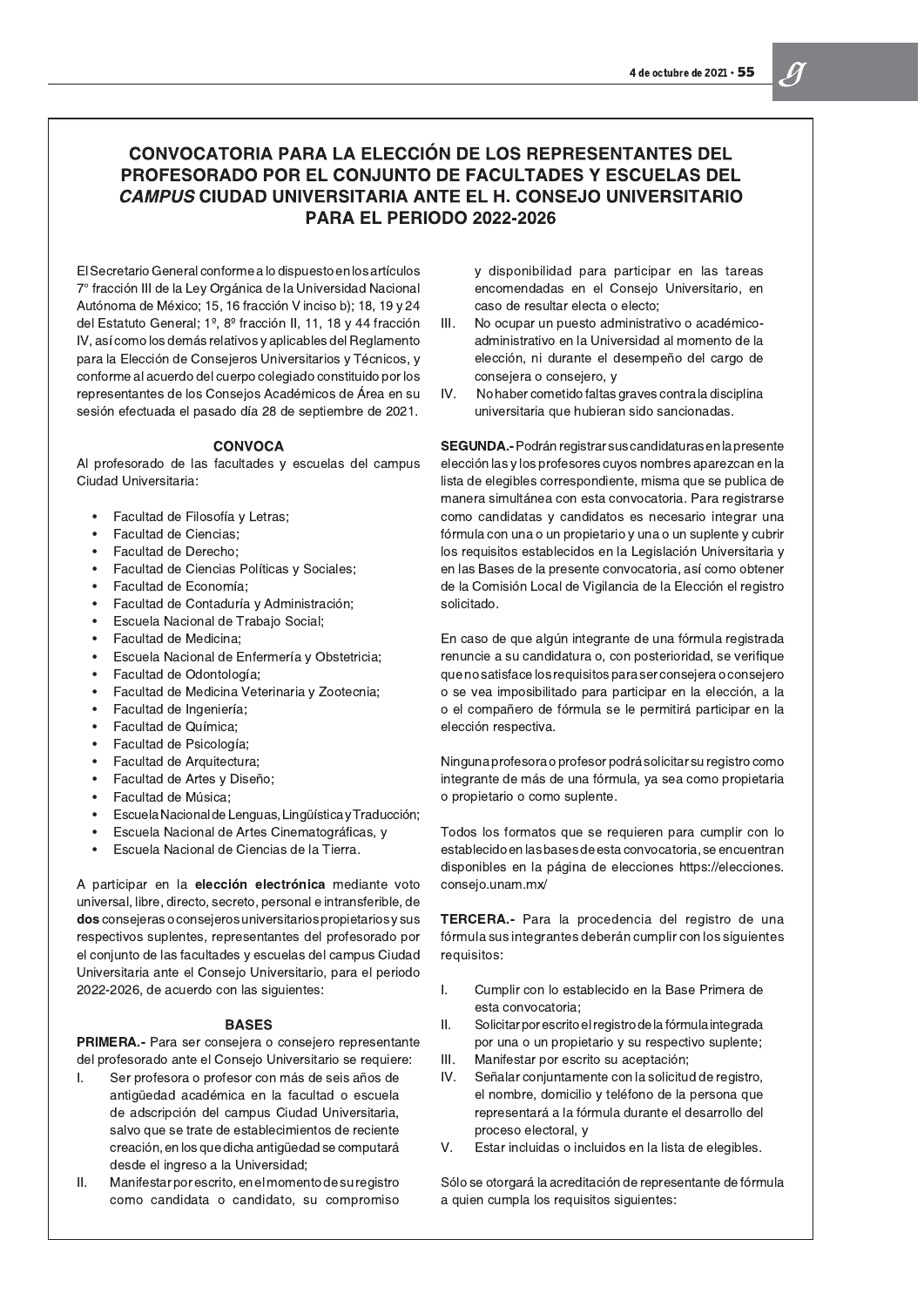- a) Estar incluido en el padrón de electores, y
- b) No haber sido sancionada o sancionado por faltas graves contra la disciplina universitaria.

La o el representante de una fórmula podrá sustituirse en cualquier tiempo, siempre que se dé aviso por escrito a la Comisión Local de Vigilancia de la Elección.

**CUARTA.-** Con el objeto de acreditar fehacientemente el cumplimiento de los requisitos antes señalados, y de los indicados en la Base Primera de la presente convocatoria, los integrantes de las fórmulas, tanto propietaria o propietario como su respectivo suplente, deberán enviar, conjuntamente, al correo electrónico: inscrip\_formulas\_2021@unam.mx su solicitud de registro de fórmula y adjuntar la documentación escaneada, que se describe a continuación:

- Τ. Credencial vigente de la UNAM o cualquier identificación oficial vigente con fotografía;
- Copia del último talón de pago. II.

**QUINTA.-** La lista de elegibles a que alude la Base Segunda, se hará pública a través de las páginas electrónicas de cada una de las facultades y escuelas, consideradas para efecto de esta elección como del campus Ciudad Universitaria.

**SEXTA.-** El registro de fórmulas se realizará vía remota ante la Comisión Local de Vigilancia de la Elección, del día 5 al 18 de octubre de 2021, a través del correo electrónico: inscrip\_formulas\_2021@unam.mx

En caso de negativa del registro de fórmula, podrá presentarse el recurso de reconsideración ante la Comisión Local de Vigilancia de la Elección.

SEPTIMA.- Podrán participar como electoras o electores el profesorado que tenga más de tres años de antigüedad, incluyendo las y los jubilados que se encuentren prestando sus servicios en esta entidad mediante contrato, en los términos del Estatuto del Personal Académico, y que aparezcan en el padrón de electores. La antigüedad se computará hasta el día en que se prevea realizar la elección.

El voto se podrá ejercer desde cualquier computadora o dispositivo electrónico con acceso a Internet, en la página electrónica https://www.jornadaelectoral.unam.mx Para ello, cada electora o elector cuenta con un Número de Identificación Personal (NIP) confidencial e intransferible, que es el mismo que utilizan para ingresar al Sistema Integral de Administración Escolar (SIAE) a través del sitio web https://www.dgae-siae.unam.mx que usan para su función docente.

La profesora o profesor que requiera recuperar su NIP deberá solicitarlo a la oficina administrativa de su entidad, la cual lo solicitará a la Subdirección de Sistemas de Registro Escolar de la Dirección General de Administración Escolar.

**OCTAVA.-** El padrón de electores será publicado en las páginas electrónicas del conjunto de las facultades y escuelas, consideradas para efecto de esta elección como del campus Ciudad Universitaria, con la presente convocatoria, el cual estará a disposición del electorado para su consulta.

NOVENA.- El profesorado deberá verificar que se encuentra en la lista de elegibles y en el padrón de electores, en caso contrario deberá solicitar el ajuste correspondiente a la Comisión Local de Vigilancia de la Elección a través del correo electrónico señalado en la Base Sexta de esta convocatoria. El ejercicio de este derecho concluirá:

- Τ. Tratándose de la lista de elegibles, en la fecha límite para el registro de fórmulas, es decir, a las 19:00 **(diecinueve) horas** de la Zona Centro del Sistema de Horario en los Estados Unidos Mexicanos del día 18 de octubre de 2021.
- Ш. En el caso del padrón de electores, será tres días hábiles antes de la elección, es decir, a las 19:00 (diecinueve) horas de la Zona Centro del Sistema de Horario en los Estados Unidos Mexicanos del día 5 de noviembre de 2021.

**DECIMA.-** El cuerpo colegiado constituido por los representantes de los Consejos Académicos de Área, designó para integrar la Comisión Local de Vigilancia de la Elección a las siguientes personas:

| Presidente: | Dra. Gina Lorena Quirarte              |
|-------------|----------------------------------------|
| Secretaria: | Dra. Susana Thalía Pedroza de la Llave |
| Vocal:      | Dr. César Augusto Ramírez Velázquez    |
| Vocal:      | Dr. Luis Antonio Velasco Guzmán        |

Asimismo, se designó como persona experta en informática para apoyar en el enlace con la Dirección General de Cómputo y de Tecnologías de Información y Comunicación a: Ing. Ulises Bernardo Trejo Cruz.

El día de la elección, la Comisión Local de Vigilancia de la Elección, en sesión virtual, verificará que el sistema no esté en operación antes de la hora de inicio de la jornada electoral. Una vez puesto en operación a la hora fijada, constatará que el contador del sistema se encuentre marcando ceros, supervisará el avance del proceso, dará constancia del cierre de las votaciones en la hora indicada, levantará el acta respectiva y generará el archivo digital con los resultados de la elección.

Este NIP no podrá ser modificado por el electorado dentro de las 72 (setenta y dos) horas previas a la jornada electoral, es decir, después de las 24:00 (veinticuatro) horas de la Zona Centro del Sistema de Horario en los Estados Unidos Mexicanos del día 5 de noviembre de 2021.

**UNDÉCIMA.-** Una vez obtenida la constancia de registro, las y los candidatos y sus simpatizantes podrán realizar actos de propaganda electoral, a través de los medios electrónicos disponibles para tal propósito, hasta 48 (cuarenta y ocho) horas antes del día de la elección, esto es, hasta las 19:00 (diecinueve) horas de la Zona Centro del Sistema de Horario